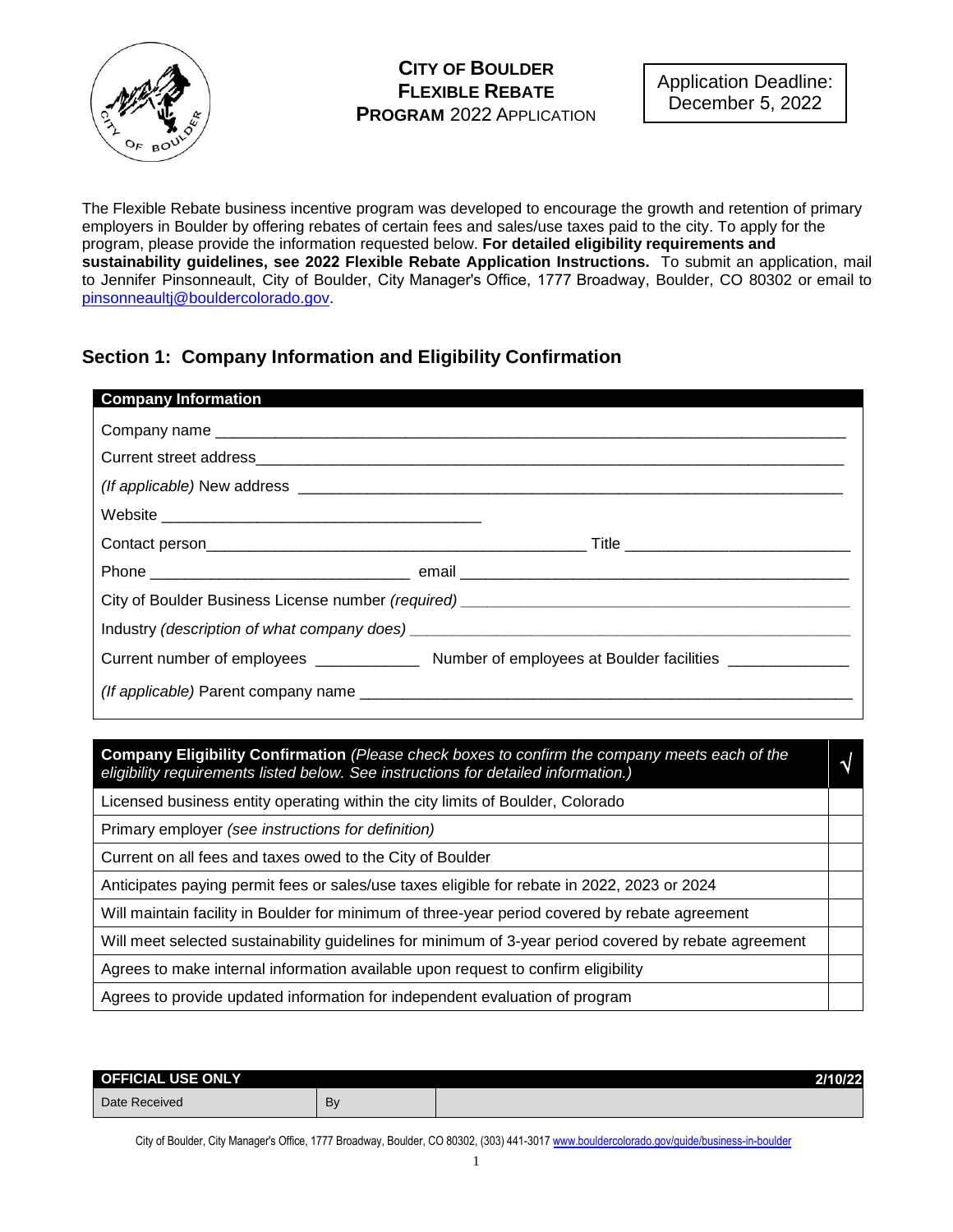

## **CITY OF BOULDER FLEXIBLE REBATE PROGRAM 2022 APPLICATION**

# **Section 2: Financial and Employment Information**

*Please provide information on your company's planned investment in Boulder for a return on investment analysis.* 

| <b>Estimated Investment in Boulder Facilities</b>                                                | 2022 | 2023 | 2024 |
|--------------------------------------------------------------------------------------------------|------|------|------|
| Facility Improvements (estimated value of new<br>construction, expansion or remodeling)          |      |      |      |
| Capital Expenditures (estimated value of fixed<br>assets, i.e., furniture, computers, equipment) |      |      |      |

| <b>Employment Estimates</b>    | 2022             |                  | 2023             |                  | 2024             |                  |
|--------------------------------|------------------|------------------|------------------|------------------|------------------|------------------|
|                                | <b>Full time</b> | <b>Part time</b> | <b>Full time</b> | <b>Part time</b> | <b>Full time</b> | <b>Part time</b> |
| Total employees in Boulder     |                  |                  |                  |                  |                  |                  |
| Employees living in Boulder    |                  |                  |                  |                  |                  |                  |
| Average annual salary or wages |                  |                  |                  |                  |                  |                  |

| <b>Other Economic Impact Estimates</b>                                                                                                                                       | 2022 | 2023 | 2024 |
|------------------------------------------------------------------------------------------------------------------------------------------------------------------------------|------|------|------|
| Local sales (taxable sales made directly by<br>company to customers located in Boulder on<br>which the company will collect and remit sales<br>taxes to the City of Boulder) |      |      |      |
| Overnight visits to Boulder (estimated hotel<br>room nights spent in city by company visitors)                                                                               |      |      |      |

## **Section 3: Sustainability Checklists**

*Please indicate which of the following sustainability guidelines your company currently meets or is committed to meeting. See 2022 Flexible Rebate Application Instructions for detailed information about the guidelines.*

*To be eligible for a rebate, your company must meet Social Sustainability guidelines equivalent to 3 points and Environmental and Community Sustainability guidelines equivalent to 7 points. Total points will be considered in the determination of the amount of any rebate that may be approved.* 

| Social Sustainability Guidelines (Check boxes to indicate which sustainability guidelines<br>your company meets or is committed to meeting. Minimum: 3 points)                  | <b>Points</b> | V |
|---------------------------------------------------------------------------------------------------------------------------------------------------------------------------------|---------------|---|
| Pays average annual wage that equals or exceeds Boulder County average of \$71,303                                                                                              |               |   |
| Pays at least 50% of health insurance premiums for all full-time employees                                                                                                      |               |   |
| Supports Boulder County non-profits by donating \$25 or more each year per full-time<br>employee; OR by offering at least one paid day off each year for employees to volunteer |               |   |
| Encourages workforce diversity through proactive hiring or diversity training programs                                                                                          |               |   |
| Offers at least \$50/month in dependent care assistance to employees                                                                                                            |               |   |
| Pays at least 50% of annual Boulder Parks & Recreation pass cost for full-time employees                                                                                        |               |   |
| Offers financial assistance of \$1,000 or more to employees toward the purchase or rental of<br>housing located in the city of Boulder                                          |               |   |
| Total Social Sustainability points selected (Minimum of 3)                                                                                                                      |               |   |